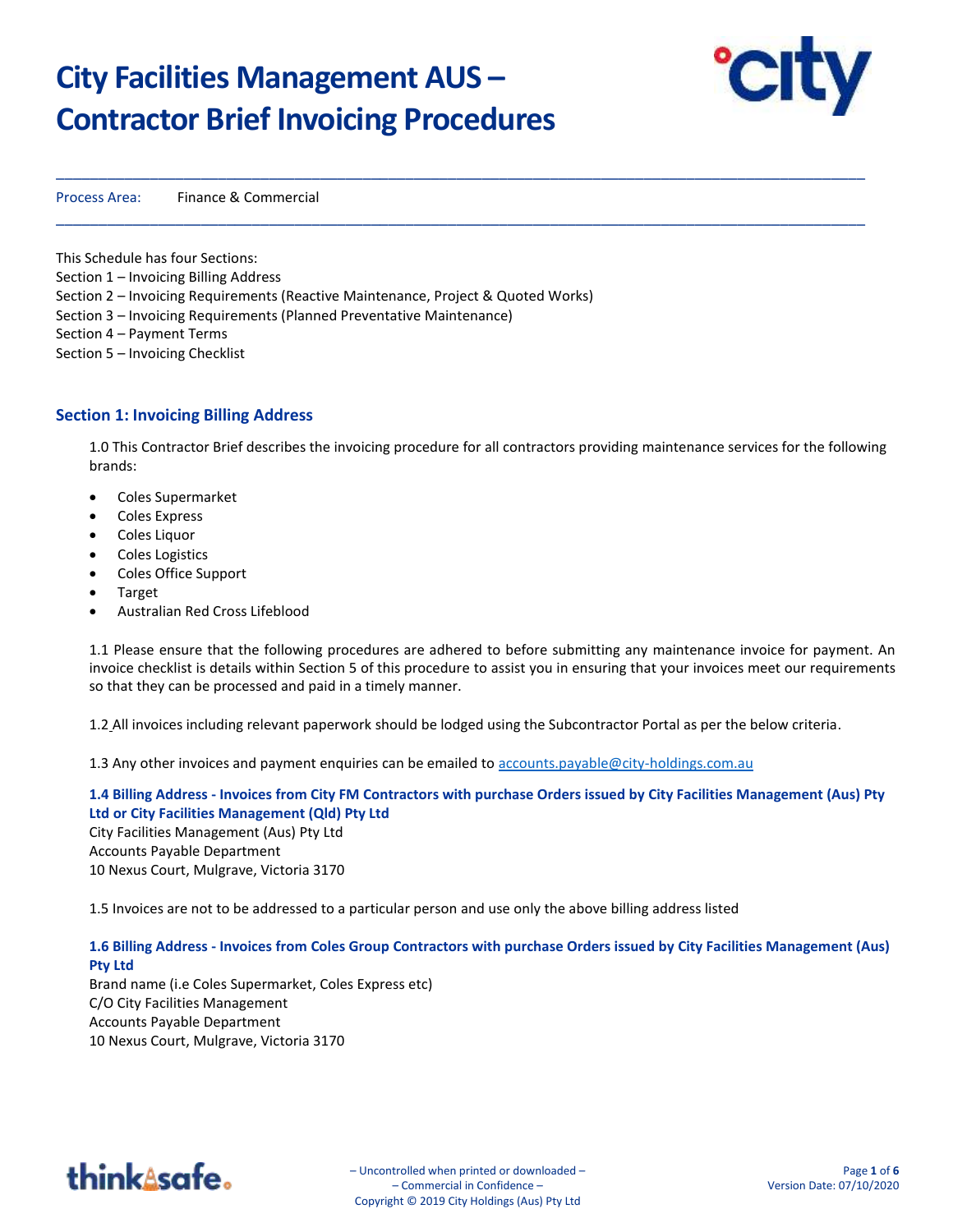# **1.7 Billing Address - Invoices from Coles Group Contractors with purchase Orders issued by Coles Group Pty Ltd for Capital Works**

Capital works invoices are processed within Coles Group and not by City FM. Please send invoices to:

| <b>Coles Supermarket,</b><br><b>Coles Liquor Group</b> |                     | <b>Coles Logistics</b> | <b>Coles Office Support</b> |  |  |
|--------------------------------------------------------|---------------------|------------------------|-----------------------------|--|--|
| <b>Coles Express</b>                                   |                     | (Distribution Centres) |                             |  |  |
| PURCHASING TEAM                                        | <b>COLES LIQUOR</b> | <b>COLES LOGISTICS</b> | <b>COLES OFFICE</b>         |  |  |
| L3 Module 1                                            | L3 Module 5         | L1 Module 2            | <b>SUPPORT</b>              |  |  |
| 800 Toorak Road                                        | 800 Toorak Road     | 800 Toorak Road        | L1 Module 5                 |  |  |
| Tooronga VIC 3146                                      | Tooronga VIC 3146   | Tooronga VIC 3146      | 800 Toorak Road             |  |  |
|                                                        |                     |                        | Tooronga VIC 3146           |  |  |

# **Section 2: Invoicing Requirements (Reactive Maintenance & Project/Quoted Works):**

- I. **Tax Compliant Invoice (For invoices sent to Accounts Payable directly)**  The invoice should state "Tax Invoice" and include the Company being invoiced, the name of your Company, Your Company ABN number, invoice date, net amount being charged, GST amount and total amount of invoice. In the event of doubt please refer to your accountant for requirements of a tax compliant invoice
- II. **Valid work order number issued by the City Helpdesk -** This must be quoted on every invoice submitted for payment. Any invoice without a valid work order number will be rejected as non-compliant and returned unprocessed
- III. **Vendor Number - (For invoices sent to Accounts Payable directly):** Your contractor vendor number must be quoted next to the business name. For your reference, vendor numbers are five digits and typically start with "C" example C00001. If unsure of your vendor number refer to your previous remittances. If your company has been issued multiple vendor numbers (for servicing different brands) please ensure the appropriate maintenance invoicing vendor number is quoted
- IV. **One invoice per valid work order** Partial invoices will not be accepted. Any multiple invoices for one work order will be rejected and returned. In addition, a credit note and relating reissued invoice on a work order will also be rejected and returned
- V. **Price Breakdown** All invoices, including invoices for quoted works, must include a breakdown for labour and materials, and each component must be totalled on the invoice. The invoice will be rejected and sent back to obtain the break-down of labour and materials, which may result in a delay in payment.
- VI. **Supporting Documents** All submitted invoices must be accompanied by a corresponding service sheet as mentioned under point VII. The service sheets would detail the work completed and would contain a store signature. The information required on a service sheet is as follows:
	- **VI.1 Job Number –** This information is detailed in your Work Order
	- **VI.2 Site Address & Site Number –** This information is detailed in your Work Order
	- **VI.3 Time on site** Attendance on site, time work commenced, and the time work was completed
	- **VI.4 Travel time –** Time spent travelling to/from site
	- **VI.5 Technician name -** Name of person who completed work on site
	- **VI.6 Description of works & Fault-Finding Details –** Detailed description of works including fault finding information

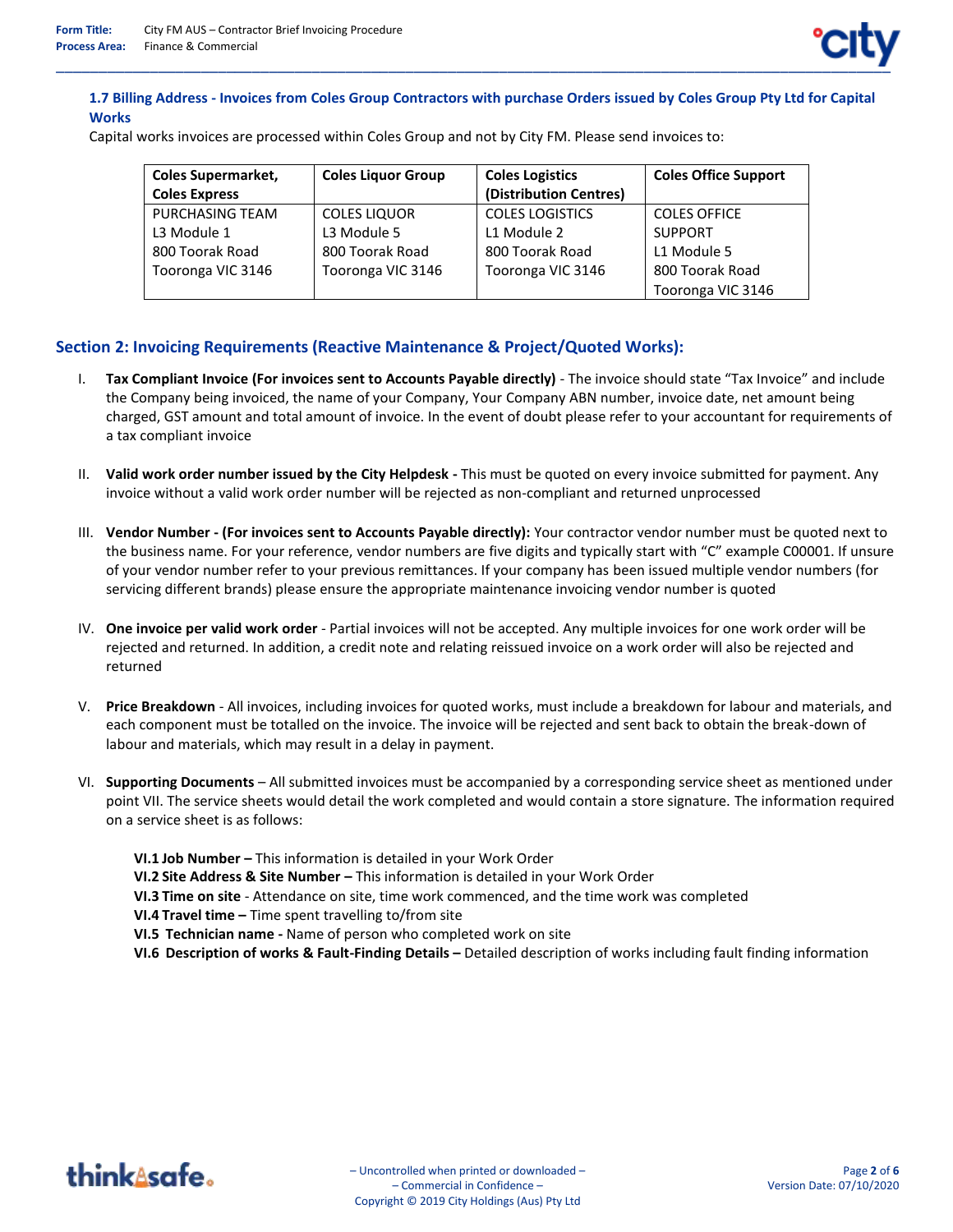

**Example of service sheet – Please note the example below provides for the minimum requirements of the service sheet to be provided to City FM**

# SERVICE SHEET EXAMPLE

**Business Details** 

| <b>Service Dates</b>          |  |
|-------------------------------|--|
| <b>Job Number</b>             |  |
| Quotation ref (if applicable) |  |
| <b>Brand</b>                  |  |
| <b>Address</b>                |  |
| Site Name & Number            |  |

| <b>Work Order Details</b>      |  |
|--------------------------------|--|
| Works Completed & Fault        |  |
| <b>Information</b>             |  |
| <b>Labour Time</b>             |  |
| <b>Travel Time</b>             |  |
| Date & Time Checked In         |  |
| Date & Time Checked Out        |  |
| <b>Contractor Company Name</b> |  |
| Service Technician's Name      |  |
| Service Technician's           |  |
| Signature                      |  |
| <b>Additional Information</b>  |  |

Store Stamp (If Applicable):

I hereby state that the service described above has been carried out and explained to my complete satisfaction by the Service Contractor.

**Store Representative Full Name:** 

**Store Representative Signature:** 

Note: Please ensure this is attached to your Tax Invoice (after signed by Store Representative). Failure to attach a signed service sheet will result in your invoice being rejected.



– Uncontrolled when printed or downloaded – – Commercial in Confidence – Copyright © 2019 City Holdings (Aus) Pty Ltd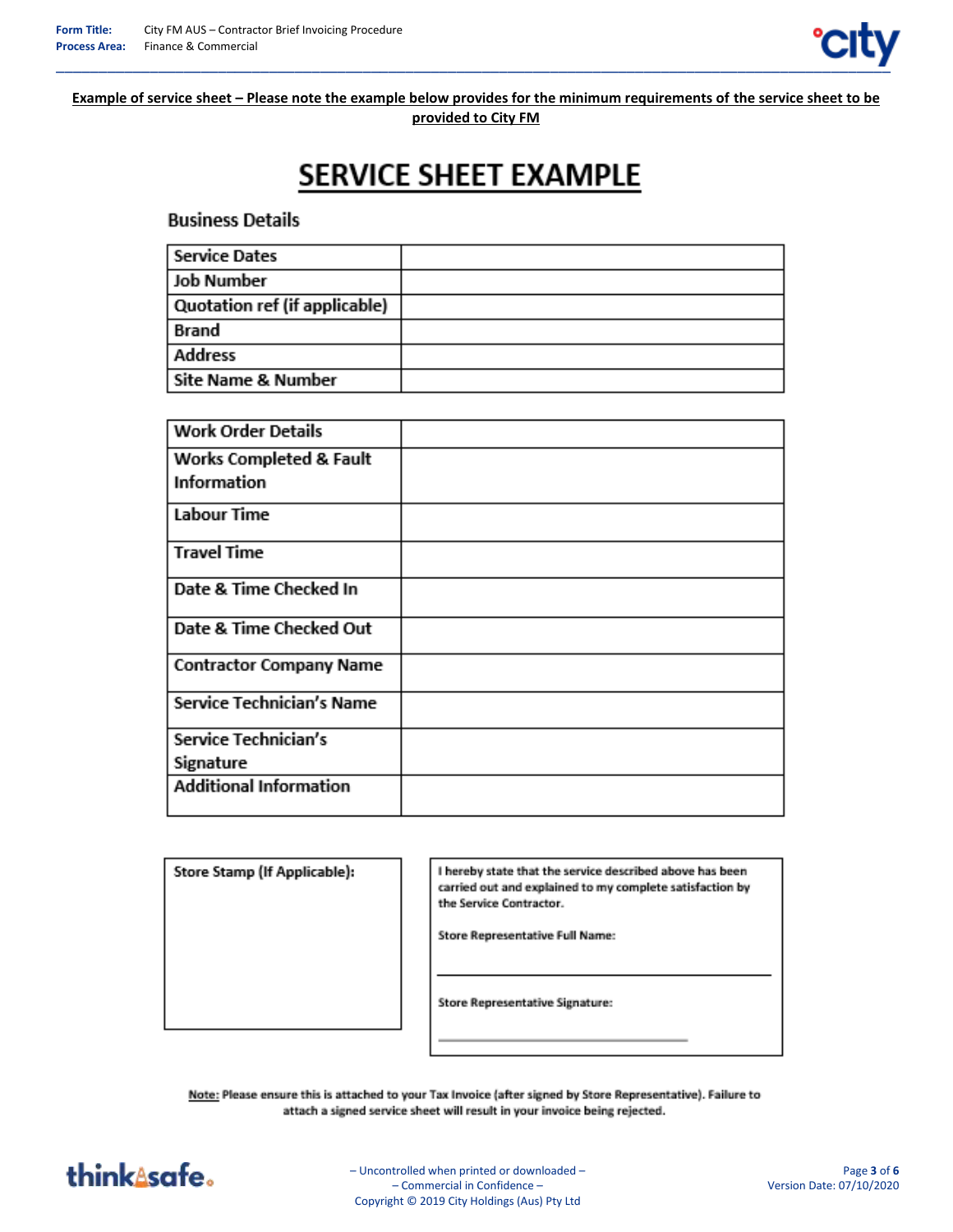- VII. **Work Completion Evidence** Once the contractor has completed the works assigned to them, prior to leaving site it is the responsibility of the contractor who has delivered the service to obtain a sign off from an authorised team member on site. This can be a physical signature or if your service sheets are in electronic form (i.e. your technicians use electronic devices such as tablets or PDAs in the field) we will accept an electronic signature of the store team member who is signing off that the work has been completed. In the event that you have a "No Touch Policy" you will need to obtain the Team Members full name, title, date and time of the information being captured.
- VIII. **Upgrade Authorization** For any repairs that will exceed \$500 (exc. GST) an upgrade authorisation can be lodged within the Subcontractor Portal. For all urgent/onsite upgrade requests please contact One Stop Shop (between 7am and 6pm Mon – Fri on 1800 040 585, Australian Eastern Standard Time) **prior to the work being undertaken**. Invoices received for work that does not have an approved upgrade will be rejected. Any additional upgrades relating to the same job can be emailed to [onestopshop@city-holdings.com.au](mailto:onestopshop@city-holdings.com.au) for review. Contractors should not proceed with any additional works unless they have confirmation of approval from One Stop Shop, usually issued in the form of a purchase order.
- IX. **Warranty Jobs –** Where warranty works are deemed chargeable, these invoices will should be emailed directly to [accounts.payable@city-holdings.com.au](mailto:accounts.payable@city-holdings.com.au)
- X. **Quoted Works** Where works are quoted a copy of the approved quotation showing a breakdown of labour and materials must be uploaded with the invoice submitted.
- XI. **Sub-contractors** Your sub-contractors must **not** invoice City Facilities Management (Aus) Pty Ltd for works performed; it is the principal contractor's responsibility to pay their subcontractors. Sub-contractor invoices must be submitted as an attachment to the principal contractor's invoice and any agreed mark-up detailed on the invoice.
- XII. **Work Completion and Closedown** All contractors must closedown their jobs using City's Subcontractor Portal when works have been completed, and prior to submitting an invoice for payment. For further information please visit the web portal [https://jobclosedown.cityholdings.com.au](https://jobclosedown.cityholdings.com.au/) or please contact the Closedown Team as per following depending on brand:

| <b>Coles Supermarket,</b><br>Liquor & Express | <b>Coles Logistics</b><br>(All jobs for this brand<br>should be closed down<br>via Smart pads on site,<br>otherwise using the<br>portal) | <b>Coles Office</b><br>Support | <b>Red Cross</b>  | <b>Target</b>             |  |
|-----------------------------------------------|------------------------------------------------------------------------------------------------------------------------------------------|--------------------------------|-------------------|---------------------------|--|
| 1300 483 913                                  | 1300 620 358                                                                                                                             | 03 9829 6999                   | 1300 882 340      | 1800 007 637              |  |
| Closedown@city-                               | ColesLogisticsFM@ci                                                                                                                      | Office.support@cole            | ARCBS@cityfm.com. | Target.FacilitiesMaintena |  |
| holdings.com.au                               | ty-holdings.com.au                                                                                                                       | s.com.au                       | $au$              | nce@city-                 |  |
|                                               |                                                                                                                                          |                                |                   | holdings.com.au           |  |
|                                               |                                                                                                                                          |                                |                   |                           |  |

- XIII. **Rejected Invoices** Must be re-submitted through the portal or emailed t[o accounts.payable@city-holdings.com.au.](mailto:accounts.payable@city-holdings.com.au) City will not retain copies of rejected invoices.
- XIV. **Enquiries** For enquiries on overdue payments please check the status of your invoice on the Subcontractor Portal, if you still need clarification please email the Accounts Payable team at [accounts.payable@city-holdings.com.au](mailto:accounts.payable@city-holdings.com.au)

# **Section 3: Invoicing Requirements (Planned Preventative Maintenance)**

All single invoices including relevant paperwork can be submitted using the Subcontractor Portal as per below criteria in this section otherwise you can still email the Accounts email address.

All consolidated invoices including relevant paperwork are to be emailed to [accounts.payable@city-holdings.com.au](mailto:accounts.payable@city-holdings.com.au) as per the below criteria.



– Uncontrolled when printed or downloaded – – Commercial in Confidence – Copyright © 2019 City Holdings (Aus) Pty Ltd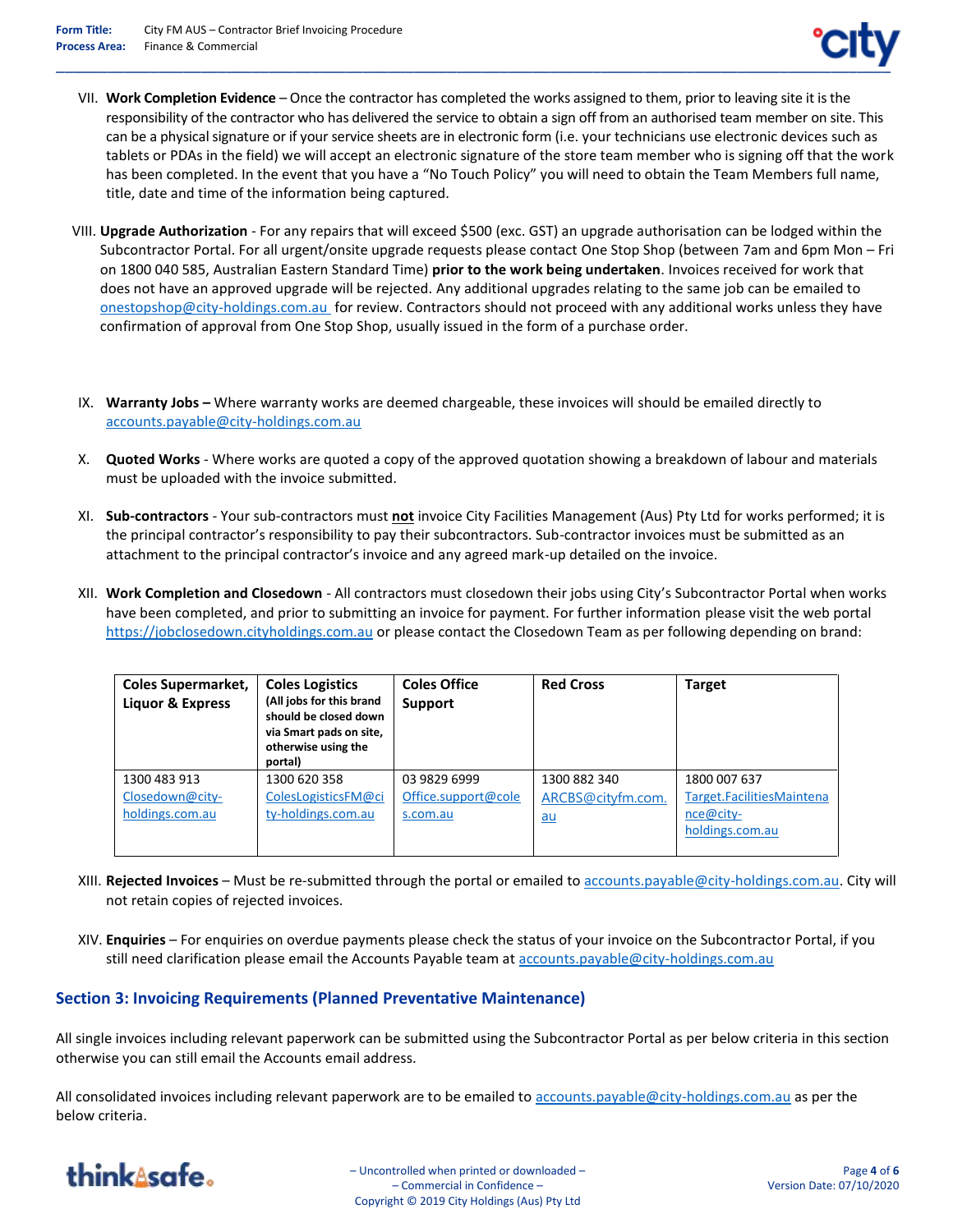For any Assets/PPM related enquiries these can directed to [assets@city-holdings.com.au.](mailto:assets@city-holdings.com.au)

Contractors carrying out Planned Preventive Maintenance works must comply with the same invoicing procedures described in Section 2 above. In addition, the following PPM specific requirements must be adhered to:

**Valid PPM Reference Number(s) issued by City FM Asset Team**: A PPM Reference number must be included with submitted invoices. Any invoice without a valid PPM Reference/work order number will be rejected as noncompliant and returned unprocessed.

#### **A. Single Planned and Preventative Maintenance Invoicing**

- **Valid Purchase Order will with be issued for the PPM reference**
- **One invoice per PPM reference**
- **Invoice** including relevant paperwork are to be lodged using the Subcontractor Portal

#### **B. Consolidated Planned and Preventative Maintenance Invoicing:**

If there is more than one PPM schedule for the month, **City Facilities Management Services Pty Ltd** Ltd will issue the purchase orders based on the PPM jobs scheduled for the month. You will be required to submit your invoices with the following:

- **City Facilities Management Services(Aus) Pty Ltd** will be issue one purchase order per month for all PPM services to be carried out in the States and Territories.
- **Invoices** should be addressed to the **City Facilities Management Services (Aus) Pty Ltd** and must reference the relevant purchase order numbers on invoice
- You must submit one monthly invoice for all work carried out in that month after the work has been completed.
- All other requirements outlined must be met as well (PPM jobs closed, service records supplied, PPM reference numbers used only once).
- Invoice including all relevant paperwork are to be emailed to [accounts.payable@city-holdings.com.au](mailto:accounts.payable@city-holdings.com.au)
- Contractors must also provide the copy (excel or equivalent spreadsheet) in breakdown for multiple locations that containing the information described in the sample below along the submission of invoice for payment:

| <b>Invoice</b> |                   | <b>Store</b> |              | <b>PPM</b> |                 | <b>Service</b> | <b>GST</b>               |            |       |
|----------------|-------------------|--------------|--------------|------------|-----------------|----------------|--------------------------|------------|-------|
| Number         | <b>Store Name</b> | Number       | <b>State</b> | Ref        | <b>PPM Type</b> | Date           | <b>Exclusive</b>         | <b>GST</b> | Total |
|                |                   |              |              |            | Calibration     |                | \$                       | \$         | \$    |
| 00043198       | Dunsborough       | 2012X        | <b>WA</b>    | 1225794    | Certification   | 09/09/2020     | $\overline{\phantom{a}}$ |            |       |
|                | Margaret          |              |              |            | Calibration     |                | \$                       | \$         | \$    |
| 00043198       | River             | 2013X        | <b>WA</b>    | 1226036    | Certification   | 09/09/2020     | ٠                        |            |       |
|                |                   |              |              |            | Calibration     |                | \$                       | \$         | \$    |
| 00043198       | Vasse             | 2138X        | <b>WA</b>    | 1226347    | Certification   | 09/09/2020     |                          |            |       |
|                |                   |              |              |            | Calibration     |                | \$                       | \$         | \$    |
| 00043198       | <b>Busselton</b>  | 2010X        | <b>WA</b>    | 1225680    | Certification   | 09/09/2020     |                          |            |       |
|                |                   |              |              |            | Calibration     |                | \$                       | \$         | \$    |
| 00043198       | Collie            | 2011X        | <b>WA</b>    | 1225742    | Certification   | 08/09/2020     |                          |            |       |
|                | Bunbury           |              |              |            | Calibration     |                | \$                       | \$         | \$    |
| 00043198       | Gateway           | 2014X        | <b>WA</b>    | 1225668    | Certification   | 08/09/2020     |                          |            |       |
|                |                   |              |              |            | Calibration     |                | Ś                        | \$         | \$    |
| 00043198       | Albany            | 6947X        | <b>WA</b>    | 1225562    | Certification   | 10/09/2020     |                          |            |       |
|                |                   |              |              |            | Calibration     |                | \$                       | \$         | \$    |
| 00043198       | Bunbury           | 6968X        | <b>WA</b>    | 1225666    | Certification   | 08/09/2020     | ٠                        |            |       |
|                | Northam           |              |              |            | Calibration     |                | \$                       | \$         | \$    |
| 00043198       | (PAD)             | 2128X        | <b>WA</b>    | 1226146    | Certification   | 16/09/2020     |                          |            |       |
|                | Boulder           |              |              |            | Calibration     |                | \$                       | \$         | \$    |
| 00043198       |                   | 6963X        | <b>WA</b>    | 1225634    | Certification   | 15/09/2020     |                          |            |       |

### **Section 4: Payment Terms**